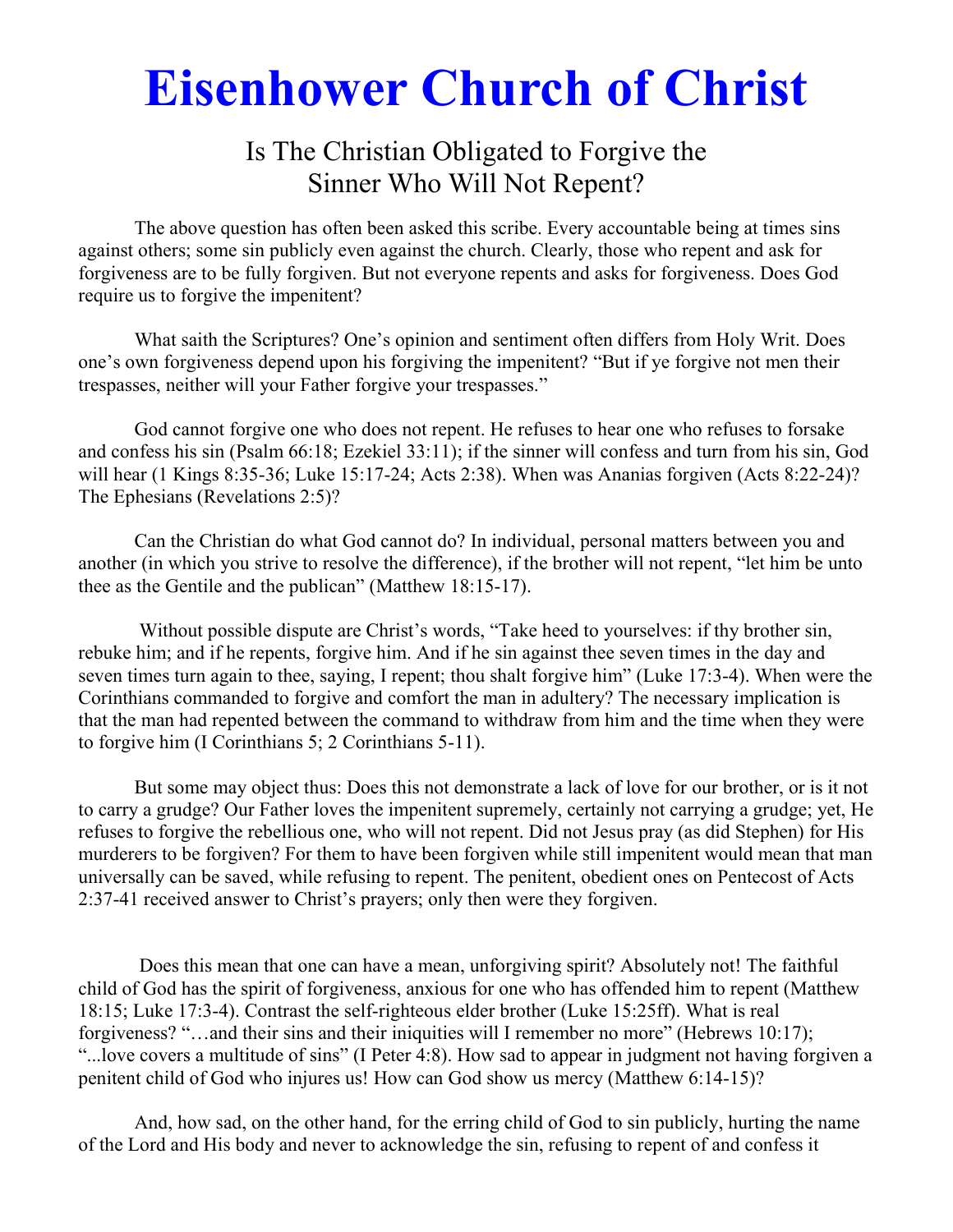(James 5:16)! How sad for an individual to sin against a brother and to expect to go to heaven, his never having corrected the sin (Matthew 18:15-17; Luke 17:3-4).

—Curtis A. Cates

#### *Prayer Request*

**Maria Anaya** has been at the ER a few times recently due to elevated blood sugar levels. Her blood sugar was at 700 when first taken to the ER. Maria was treated at that time and allowed to go home. She had another spell and was back at the ER. Maria has been put on insulin and a diet to keep her blood sugar under control.

**Joshua Weakland** had to go to an Emergency Care Center early last Monday morning due to flu-like symptoms. He began not feeling well last Sunday night and ended up getting really bad sick. Keep Josh in your prayers.

**Charles Wood** went to the ER on March 9th with the appearance of a heart attack, but the tests came back okay. However, he was scheduled to undergo more testing. Keep Charles in your prayers.

**Ora McAfee** fell again at her home and messed up her hip. She was taken to Medical Center but was transferred back to Plano, TX where her hip surgery was done to undergo corrective surgery. Keep Ora in your prayers.

**David Ryan** went to Dallas last Monday to see a specialist concerning the back pain that he has. David is in need of prayers.

#### *Concerns Update*

**Mary Brown** is still having pain. Her doctor wants her to walk every hour. Keep Mary in your prayers that her pain goes away.

### *Prayer List*

Dr. Hank Abrams; Sheila Alcazar; Wayne Anderson; Betty Branson; Bill and Mary Brown; Glenna Callendar; LaDonna Chism; Dana Erwin; Philip Garza; Hattie Gilmore; Doug Guynn; Rosanna Herrera; Lon Howard; Ora McAfee; Patsy Mitchell; Melissa Moore; Juan & Estella Morolez; Bruce & Trina Plyler; Chassidy Rayos; Carlos Reyes; Daniel Reyes; Lisa Salas; Marilyn Upshaw; Terresia Weaver; Lisa Wells; Janet Wesson; Carolyn Wilkerson; Charles Wood; John Wood, Julia York.

#### *Eisenhower's Shut-ins*

Dusty and Kathy Marshall; Glenna Callendar; Janelle Shirley and Marilyn Upshaw

### *Youth*

Bible Quiz Question … Who said, "He must become greater; I must become less." Last Week's Quiz Answer… When Solomon was born, God named him Jedidiah. *Events* 

Watch **"In Search of the Lord's Way"** Sunday mornings at 7:30 am on KWES TV 9.

### *Office News*

Wednesday, March 30th is our **"Fifth Wednesday Singing Service".** 

### *Thoughts to Remember…*

Start your day by asking God to take control.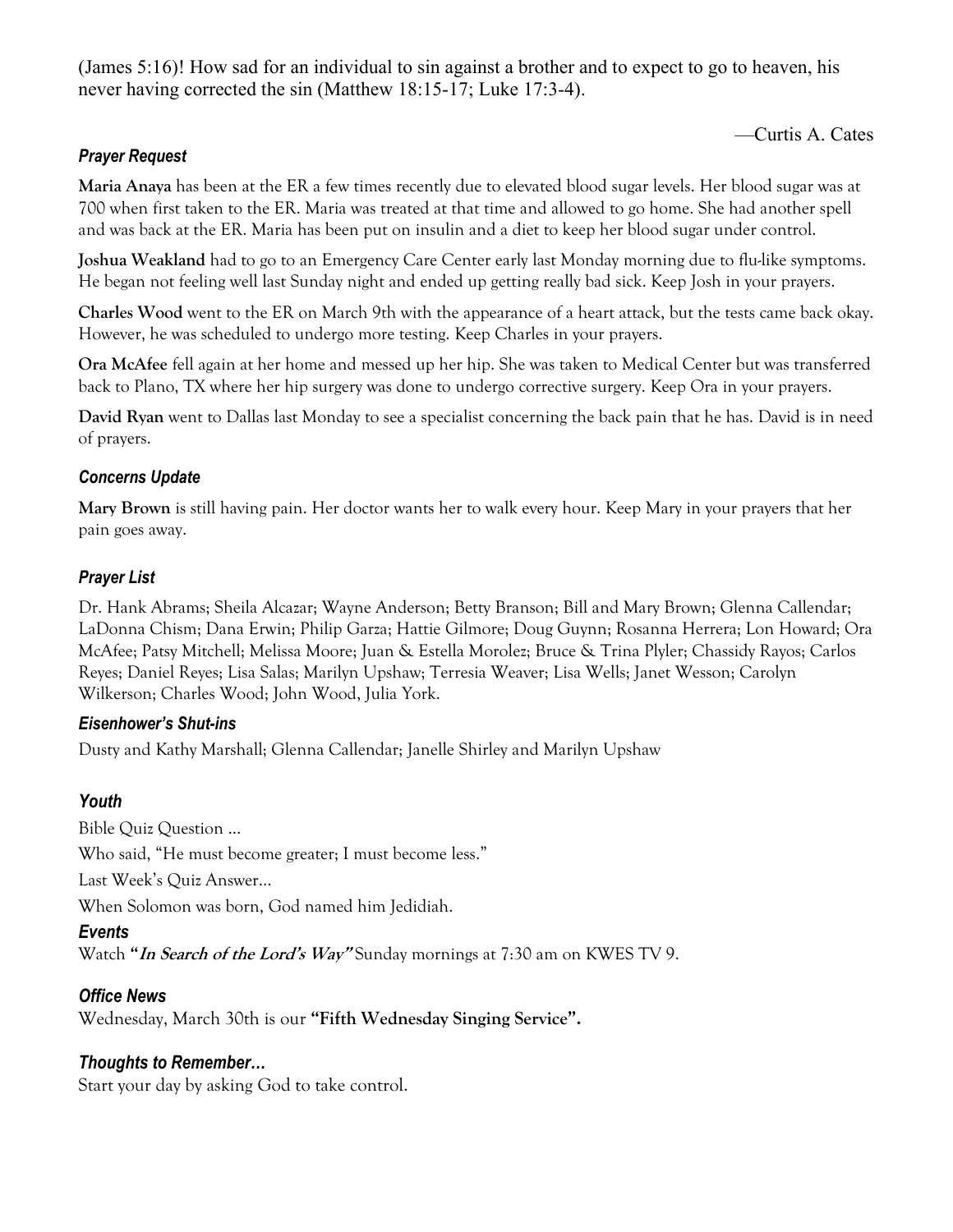### Why Become a Member of the Church of Christ?

Why should a person become a member of the church of Christ? May I offer some reasons for your consideration? Please read the Scriptures found with each one.

- It was founded by the Scriptural builder–Christ (Matthew 16:18)
- It was founded on the Scriptural foundation– the teachings of Christ (Matthew 16:18; 1 Corinthians 3:11)
- It was founded at the Scriptural place—Jerusalem (Isaiah 2:2-3; Luke24:46-49; Acts 2).
- It was founded at a Scriptural time—the first Pentecost following the resurrection (Acts 2, "church" is described as an established organization for the first time).
- It has a Scriptural name (Matthew 16:18; Romans 16:16).
- It has Scriptural organization (Philippians 1:1).
- It has the bible as its only creed (2 Timothy 3:16-17; 3 Peter 1:3).
- It is undenominational (John 17:20-21).
- It administers Scriptural baptism (immersion) (Matthew 28:18-19; Acts \*:36, 38; John 3:23; Romans 6:4).
- It gives Scriptural answers to the question, "What must I do to be saved?" (Acts 2:38; 22:16; Mark 16:16).
- Its observation of the Lord's Supper is Scriptural (1 Corinthians 11:23-25; Acts 20:7; 2:42).
- It has Scriptural music in worship (Ephesians 5:19; Colossians 3:16).
- Salvation is in Christ's church (Acts 20:28; 2:47; Ephesians 5:23; Colossians 1:18).

 Friend, why not obey the Gospel of Christ today? Sin condemns one's soul eternally, but God has given His Son, making it possible for sin to be removed.

 We can be members of the same church today that Christ said He would build (Matthew 16:18) - the one found in the Bible. By doing what they did, we can become what they became—just Christians.

—Selected

| <b>March 20, 2022</b>     | A.M.              | <b>P.M.</b>      |
|---------------------------|-------------------|------------------|
| Announcements             | Allen Weakland    | Allen Weakland   |
| Song Leader               | Cody Wesson       | Oliver Hernandez |
| Sermon                    | Allen Weakland    | Allen Weakland   |
| <b>Opening Prayer</b>     | Allen Weakland    | Allen Weakland   |
| Scripture                 | Don Easlon        | Jackie Perkins   |
| <b>Second Prayer</b>      | Jeff Wesson       | Craig Wesson     |
| <b>Closing Prayer</b>     | <b>Scot Straw</b> | Jacob Carson     |
| Lords Supper              |                   | Bill Ryan        |
| <b>Scripture Reading:</b> | Larry May         | Communion        |
|                           | Steven Easlon     | (In Library)     |
|                           | John Wood         |                  |
|                           | Gary Loving       |                  |

**Other Responsibilities:** *Elder:* Allen Weakland 254-8209 —D*eacon:*Don Easlon 288-5834 *Pulpit:* Tommy Garcia 312-5332—*Table:* Bill Ryan 352-4871 —*Song Leaders:* Larry May 638-3990*— Recording Sermons:* John Wood 413-7444 — C*ollections:* Bill Ryan 352-4871

**Sunday AM** *"Better Covenant" (Hebrews 8:7-13)*  **Sunday PM** *"Breakdown of Morals Within Society" (Part 1) (Judges 19:1)*